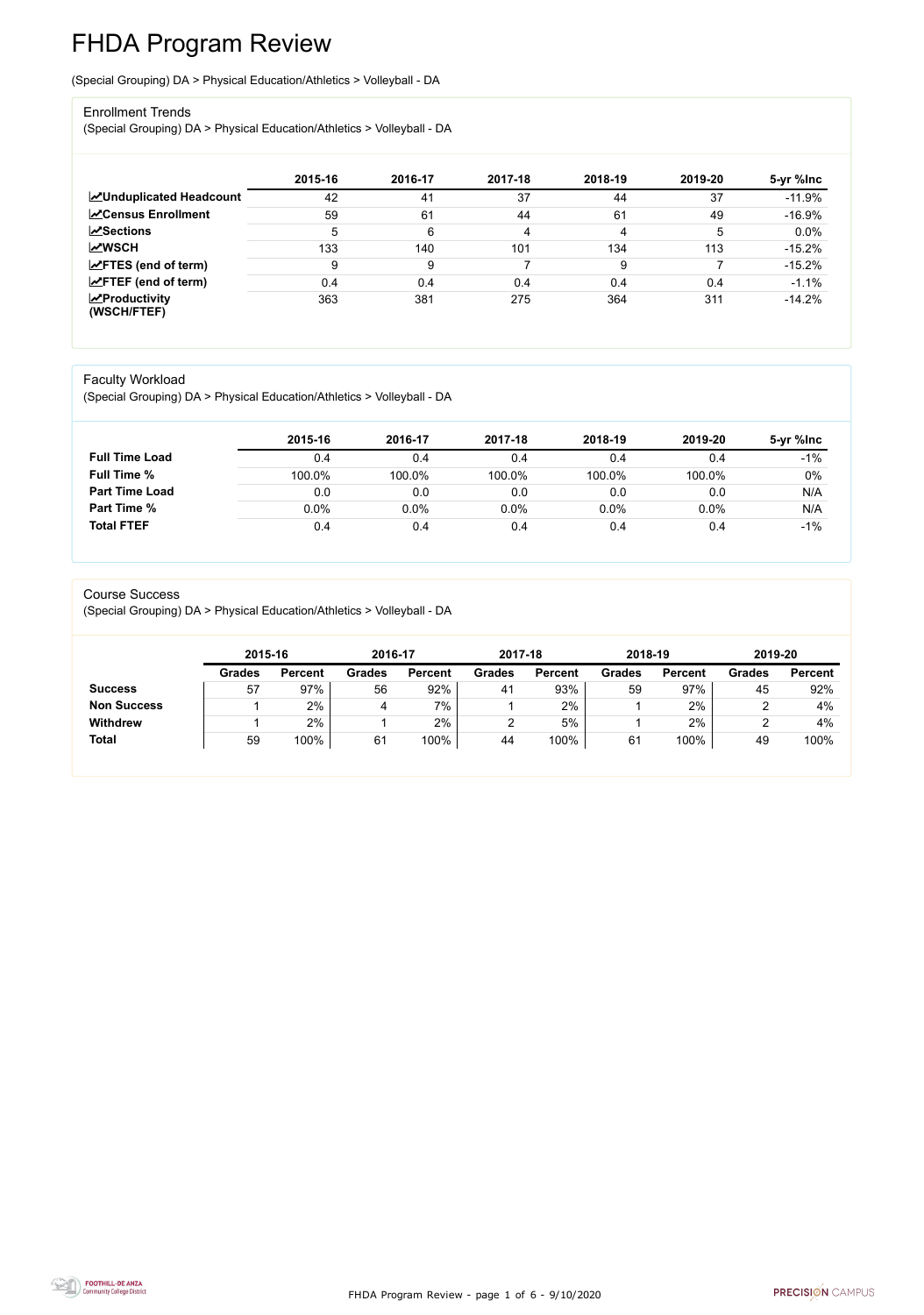FHDA Program Review - page 2 of 6 - 9/10/2020



## Course Success for African American, Latinx, and Filipinx Students

### Course Success for Asian, Native American, Pacific Islander, White, and Decline to State Students

|                    | 2015-16       |                | 2016-17       |                | 2017-18       |                | 2018-19       |                | 2019-20       |                |
|--------------------|---------------|----------------|---------------|----------------|---------------|----------------|---------------|----------------|---------------|----------------|
|                    | <b>Grades</b> | <b>Percent</b> | <b>Grades</b> | <b>Percent</b> | <b>Grades</b> | <b>Percent</b> | <b>Grades</b> | <b>Percent</b> | <b>Grades</b> | <b>Percent</b> |
| <b>Success</b>     | 26            | 96%            | 30            | 91%            | 19            | 100%           | 25            | 100%           | 13            | 93%            |
| <b>Non Success</b> |               | 4%             | ື             | 9%             |               | $0\%$          |               | 0%             |               | $0\%$          |
| <b>Withdrew</b>    |               | $0\%$          |               | $0\%$          |               | $0\%$          |               | 0%             |               | 7%             |
| <b>Total</b>       | 27            | 100%           | 33            | 100%           | 19            | 100%           | 25            | 100%           | 14            | 100%           |

|                    | 2015-16       |                | 2016-17       |                | 2017-18       |                | 2018-19       |                | 2019-20       |                |
|--------------------|---------------|----------------|---------------|----------------|---------------|----------------|---------------|----------------|---------------|----------------|
|                    | <b>Grades</b> | <b>Percent</b> | <b>Grades</b> | <b>Percent</b> | <b>Grades</b> | <b>Percent</b> | <b>Grades</b> | <b>Percent</b> | <b>Grades</b> | <b>Percent</b> |
| <b>Success</b>     | 31            | 97%            | 26            | 93%            | 22            | 88%            | 34            | 94%            | 32            | 91%            |
| <b>Non Success</b> |               | $0\%$          |               | 4%             |               | 4%             |               | 3%             |               | 6%             |
| <b>Withdrew</b>    |               | 3%             |               | 4%             |               | 8%             |               | 3%             |               | 3%             |
| <b>Total</b>       | 32            | 100%           | 28            | 100%           | 25            | 100%           | 36            | 100%           | 35            | 100%           |
|                    |               |                |               |                |               |                |               |                |               |                |

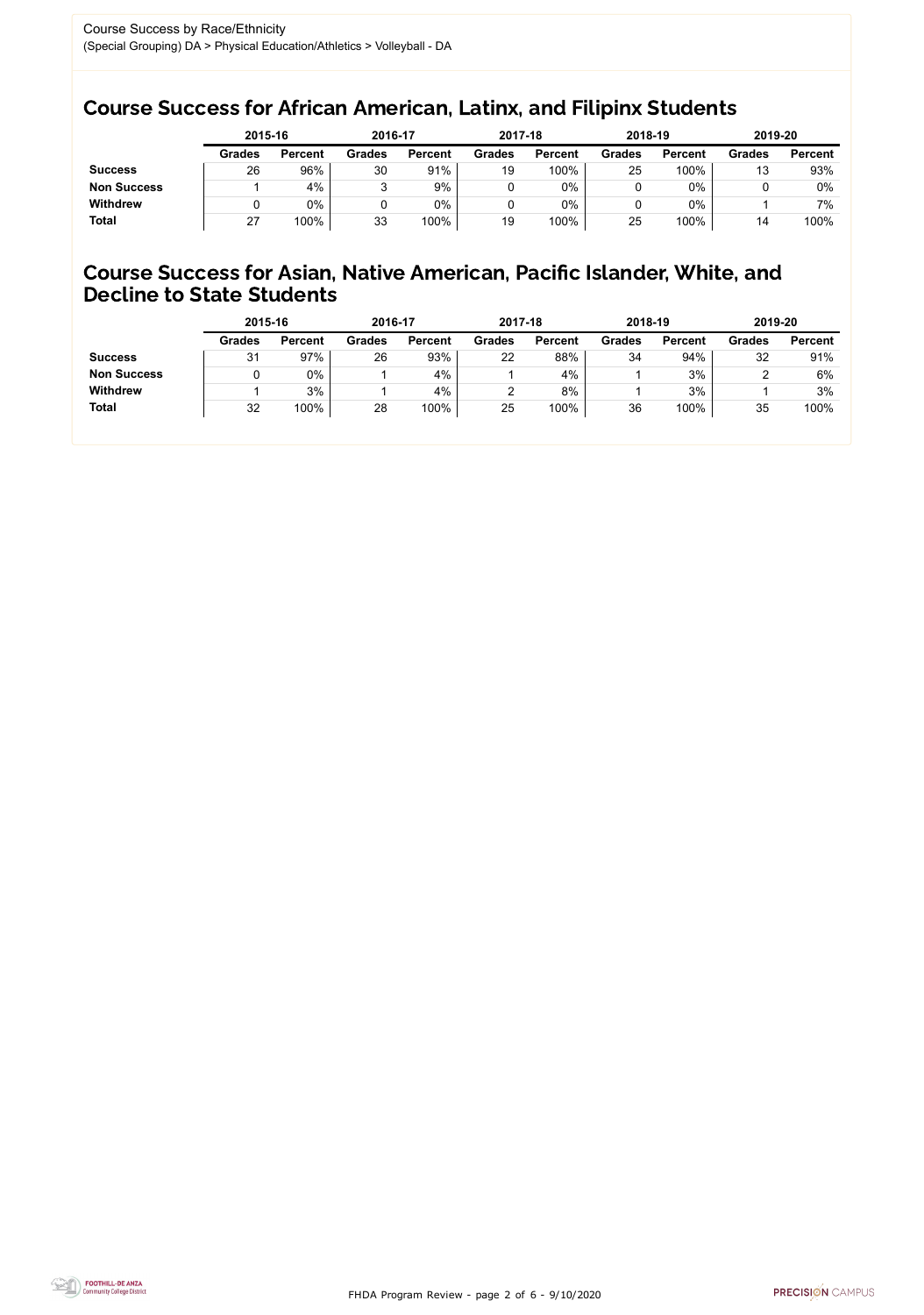FHDA Program Review - page 3 of 6 - 9/10/2020



Some courses may continue to be listed but no longer have data due to renumbering or because the course was not offered in the past five years.



# by Gender

|               | 2015-16 |                |     | 2016-17        |     | 2017-18        | 2018-19 |                | 2019-20 |                |
|---------------|---------|----------------|-----|----------------|-----|----------------|---------|----------------|---------|----------------|
|               | Enr     | <b>Percent</b> | Enr | <b>Percent</b> | Enr | <b>Percent</b> | Enr     | <b>Percent</b> | Enr     | <b>Percent</b> |
| <b>Female</b> | 39      | 66%            | 50  | 82%            | 26  | 59%            | 27      | 44%            | 36      | 73%            |
| <b>Male</b>   | 20      | 34%            | 11  | 18%            | 18  | 41%            | 34      | 56%            | 12      | 27%            |
| <b>Total</b>  | 59      | 100%           | 61  | 100%           | 44  | 100%           | 61      | 100%           | 49      | 100%           |

# by Ethnicity

|                         | 2015-16 |                |     | 2016-17        |     | 2017-18        |                | 2018-19        | 2019-20 |                |
|-------------------------|---------|----------------|-----|----------------|-----|----------------|----------------|----------------|---------|----------------|
|                         | Enr     | <b>Percent</b> | Enr | <b>Percent</b> | Enr | <b>Percent</b> | Enr            | <b>Percent</b> | Enr     | <b>Percent</b> |
| <b>African American</b> | 2       | 3%             | 6   | 10%            | 3   | 7%             | 3              | 5%             | 0       | 0%             |
| Asian                   | 13      | 22%            | 15  | 25%            | 16  | 36%            | 17             | 28%            | 20      | 41%            |
| <b>Filipinx</b>         | 10      | 17%            | 13  | 21%            | 8   | 18%            | 3              | 5%             | 5       | 10%            |
| Latinx                  | 15      | 25%            | 14  | 23%            | 8   | 18%            | 19             | 31%            | 9       | 18%            |
| <b>Native American</b>  | 0       | $0\%$          | 0   | $0\%$          | 0   | $0\%$          |                | 2%             | 0       | $0\%$          |
| <b>Pacific Islander</b> | 0       | $0\%$          | 0   | $0\%$          | 4   | 9%             | $\overline{2}$ | 3%             |         | 14%            |
| White                   | 17      | 29%            | 13  | 21%            | 5   | 11%            | 16             | 26%            |         | 14%            |
| <b>Decline to State</b> | 2       | 3%             | 0   | 0%             | 0   | $0\%$          | 0              | $0\%$          |         | 2%             |
| <b>Total</b>            | 59      | 100%           | 61  | 100%           | 44  | 100%           | 61             | 100%           | 49      | 100%           |

# by Age

|              | 2015-16 |                |     | 2016-17        |                | 2017-18        |     | 2018-19        | 2019-20 |                |
|--------------|---------|----------------|-----|----------------|----------------|----------------|-----|----------------|---------|----------------|
|              | Enr     | <b>Percent</b> | Enr | <b>Percent</b> | Enr            | <b>Percent</b> | Enr | <b>Percent</b> | Enr     | <b>Percent</b> |
| 19 or less   | 34      | 58%            | 31  | 51%            | 15             | 34%            | 21  | 34%            | 17      | 35%            |
| $20 - 24$    | 22      | 37%            | 29  | 48%            | 24             | 55%            | 35  | 57%            | 27      | 55%            |
| 25-39        |         | 5%             |     | 2%             | 3              | 7%             | ა   | 8%             | 5       | 10%            |
| $40 +$       |         | $0\%$          |     | 0%             | $\overline{2}$ | 5%             | U   | $0\%$          |         | 0%             |
| <b>Total</b> | 59      | 100%           | 61  | 100%           | 44             | 100%           | 61  | 100%           | 49      | 100%           |

# by Education Level

|                           | 2015-16 |                |     | 2016-17        |     | 2017-18        | 2018-19 |                | 2019-20 |                |
|---------------------------|---------|----------------|-----|----------------|-----|----------------|---------|----------------|---------|----------------|
|                           | Enr     | <b>Percent</b> | Enr | <b>Percent</b> | Enr | <b>Percent</b> | Enr     | <b>Percent</b> | Enr     | <b>Percent</b> |
| <b>Bachelor or higher</b> | U       | $0\%$          |     | $0\%$          |     | 5%             |         | 5%             |         | 4%             |
| <b>Associate</b>          | ν       | $0\%$          |     | $0\%$          |     | 2%             |         | $0\%$          |         | $0\%$          |
| <b>HS/Equivalent</b>      | 55      | 93%            | 60  | 98%            | 39  | 89%            | 52      | 85%            | 44      | 90%            |
| <b>All Other</b>          | 4       | 7%             |     | 2%             |     | 5%             |         | 10%            |         | 6%             |
| <b>Total</b>              | 59      | 100%           | 61  | 100%           | 44  | 100%           | 61      | 100%           | 49      | 100%           |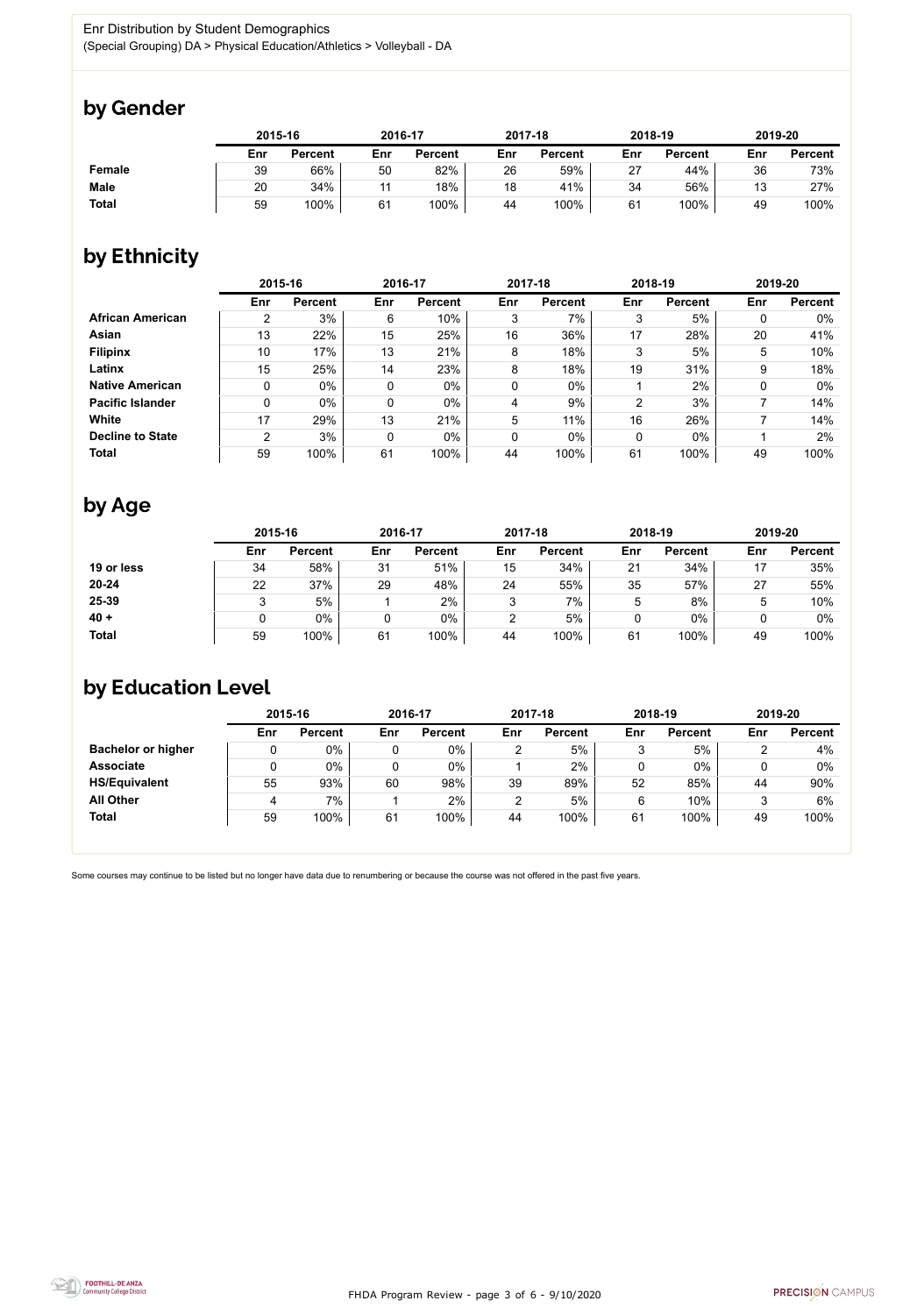FHDA Program Review - page 4 of 6 - 9/10/2020



### Success Rates by Gender (Special Grouping) DA > Physical Education/Athletics > Volleyball - DA

|               |                |                |                    | 2019-20        |                 |                |               |                |  |  |  |  |
|---------------|----------------|----------------|--------------------|----------------|-----------------|----------------|---------------|----------------|--|--|--|--|
|               | <b>Success</b> |                | <b>Non Success</b> |                | Withdrew        |                | <b>Total</b>  |                |  |  |  |  |
|               | <b>Grades</b>  | <b>Percent</b> | <b>Grades</b>      | <b>Percent</b> | <b>Grades</b>   | <b>Percent</b> | <b>Grades</b> | <b>Percent</b> |  |  |  |  |
| <b>Female</b> | 33             | 92%            | 1                  | 3%             | $\overline{2}$  | 6%             | 36            | 100%           |  |  |  |  |
| <b>Male</b>   | 12             | 92%            | $\mathbf 1$        | 8%             | $\overline{0}$  | $0\%$          | 13            | 100%           |  |  |  |  |
| All           | 45             | 92%            | $\overline{2}$     | 4%             | $\overline{2}$  | 4%             | 49            | 100%           |  |  |  |  |
|               |                |                |                    | 2018-19        |                 |                |               |                |  |  |  |  |
|               | <b>Success</b> |                | <b>Non Success</b> |                | Withdrew        |                | <b>Total</b>  |                |  |  |  |  |
|               | <b>Grades</b>  | <b>Percent</b> | <b>Grades</b>      | <b>Percent</b> | <b>Grades</b>   | <b>Percent</b> | <b>Grades</b> | <b>Percent</b> |  |  |  |  |
| <b>Female</b> | 27             | 100%           | $\overline{0}$     | 0%             | $\mathbf 0$     | $0\%$          | 27            | 100%           |  |  |  |  |
| <b>Male</b>   | 32             | 94%            | $\mathbf 1$        | 3%             | $\mathbf 1$     | 3%             | 34            | 100%           |  |  |  |  |
| All           | 59             | 97%            | $\mathbf{1}$       | 2%             | $\mathbf{1}$    | 2%             | 61            | 100%           |  |  |  |  |
|               |                |                |                    | 2017-18        |                 |                |               |                |  |  |  |  |
|               | <b>Success</b> |                | <b>Non Success</b> |                | <b>Withdrew</b> |                | <b>Total</b>  |                |  |  |  |  |
|               | <b>Grades</b>  | <b>Percent</b> | <b>Grades</b>      | <b>Percent</b> | <b>Grades</b>   | <b>Percent</b> | <b>Grades</b> | <b>Percent</b> |  |  |  |  |
| <b>Female</b> | 25             | 96%            | $\mathbf 0$        | 0%             | 1               | 4%             | 26            | 100%           |  |  |  |  |
| <b>Male</b>   | 16             | 89%            | $\mathbf{1}$       | 6%             | $\mathbf{1}$    | 6%             | 18            | 100%           |  |  |  |  |
| All           | 41             | 93%            | 1                  | 2%             | $\overline{2}$  | $5\%$          | 44            | 100%           |  |  |  |  |
|               |                |                |                    | 2016-17        |                 |                |               |                |  |  |  |  |
|               | <b>Success</b> |                | <b>Non Success</b> |                | Withdrew        |                | <b>Total</b>  |                |  |  |  |  |
|               | <b>Grades</b>  | <b>Percent</b> | <b>Grades</b>      | <b>Percent</b> | <b>Grades</b>   | <b>Percent</b> | <b>Grades</b> | <b>Percent</b> |  |  |  |  |
| <b>Female</b> | 46             | 92%            | $\overline{4}$     | 8%             | $\mathbf 0$     | $0\%$          | 50            | 100%           |  |  |  |  |
| <b>Male</b>   | 10             | 91%            | $\mathbf 0$        | 0%             | $\mathbf{1}$    | 9%             | 11            | 100%           |  |  |  |  |
| All           | 56             | 92%            | $\overline{4}$     | 7%             | $\mathbf{1}$    | 2%             | 61            | 100%           |  |  |  |  |
|               |                | 2015-16        |                    |                |                 |                |               |                |  |  |  |  |
|               | <b>Success</b> |                | <b>Non Success</b> |                | <b>Withdrew</b> |                | <b>Total</b>  |                |  |  |  |  |

|               | wuvvuu        |                | טטטעאט וועו   |                | **********    |                | .             |                |
|---------------|---------------|----------------|---------------|----------------|---------------|----------------|---------------|----------------|
|               | <b>Grades</b> | <b>Percent</b> | <b>Grades</b> | <b>Percent</b> | <b>Grades</b> | <b>Percent</b> | <b>Grades</b> | <b>Percent</b> |
| <b>Female</b> | 39            | 100%           |               | 0%             |               | 0%             | 39            | 100%           |
| <b>Male</b>   | 18            | 90%            |               | 5%             |               | 5%             | 20            | 100%           |
| All           | 57            | 97%            |               | 2%             |               | 2%             | 59            | 100%           |

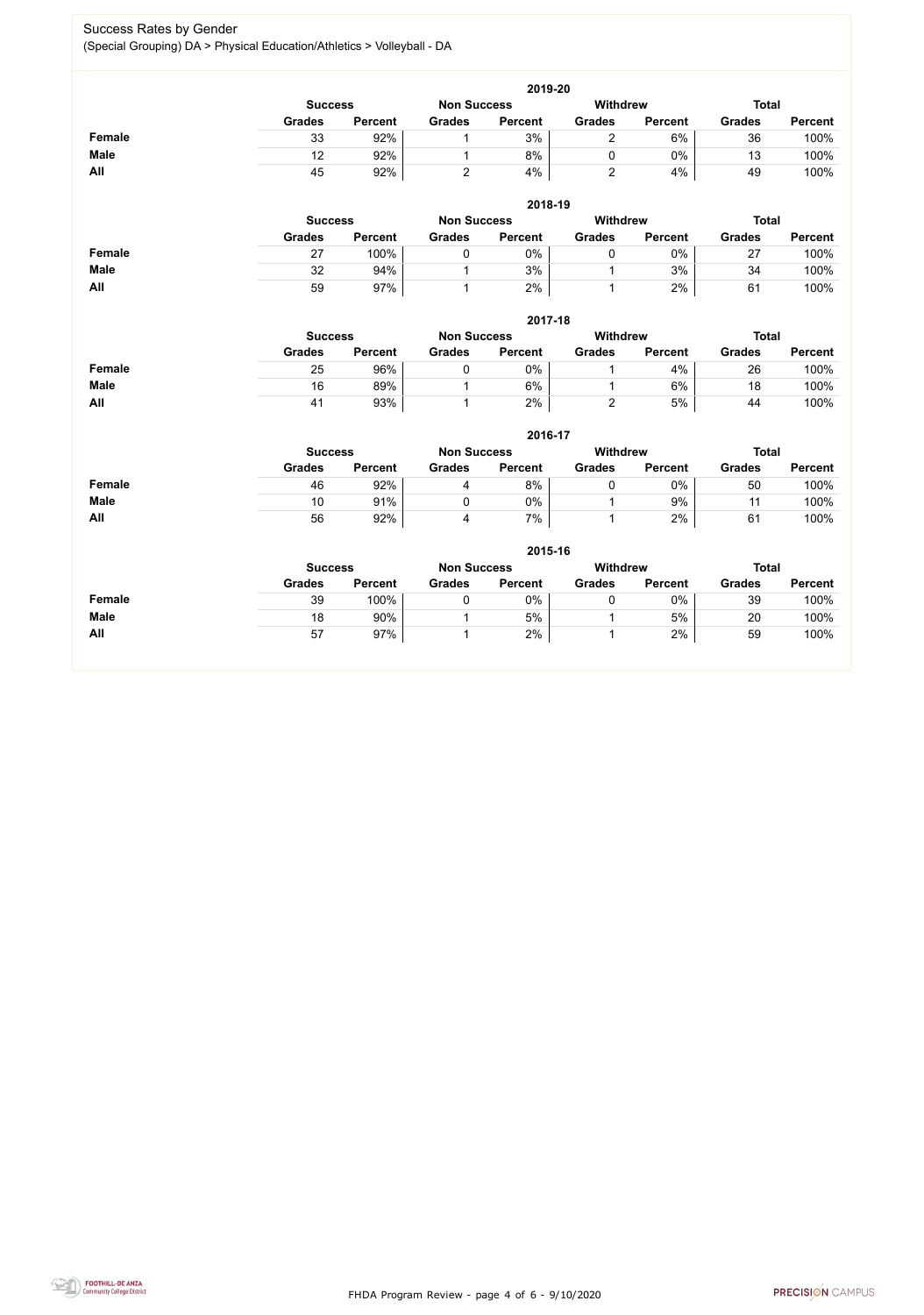FHDA Program Review - page 5 of 6 - 9/10/2020



### Success Rates by Age (Special Grouping) DA > Physical Education/Athletics > Volleyball - DA

|            |                |                |                                       | 2019-20        |               |                |               |                |
|------------|----------------|----------------|---------------------------------------|----------------|---------------|----------------|---------------|----------------|
|            | <b>Success</b> |                | <b>Withdrew</b><br><b>Non Success</b> |                |               | <b>Total</b>   |               |                |
|            | <b>Grades</b>  | <b>Percent</b> | <b>Grades</b>                         | <b>Percent</b> | <b>Grades</b> | <b>Percent</b> | <b>Grades</b> | <b>Percent</b> |
| 19 or less | 15             | 88%            |                                       | 6%             |               | 6%             | 17            | 100%           |
| $20 - 24$  | 25             | 93%            |                                       | 4%             |               | 4%             | 27            | 100%           |
| 25-39      | 5              | 100%           |                                       | $0\%$          |               | $0\%$          | 5             | 100%           |
| $40 +$     | 0              | N/A            |                                       | N/A            |               | N/A            |               | 100%           |
| All        | 45             | 92%            | ົ                                     | 4%             | າ<br>∼        | 4%             | 49            | 100%           |

|            | 2018-19        |                |                    |                |                 |                |               |                |  |  |
|------------|----------------|----------------|--------------------|----------------|-----------------|----------------|---------------|----------------|--|--|
|            | <b>Success</b> |                | <b>Non Success</b> |                | <b>Withdrew</b> | <b>Total</b>   |               |                |  |  |
|            | <b>Grades</b>  | <b>Percent</b> | <b>Grades</b>      | <b>Percent</b> | <b>Grades</b>   | <b>Percent</b> | <b>Grades</b> | <b>Percent</b> |  |  |
| 19 or less | 21             | 100%           |                    | $0\%$          | 0               | 0%             | 21            | 100%           |  |  |
| $20 - 24$  | 33             | 94%            |                    | 3%             |                 | 3%             | 35            | 100%           |  |  |
| 25-39      | 5              | 100%           |                    | $0\%$          | 0               | $0\%$          | 5             | 100%           |  |  |
| $40 +$     | 0              | N/A            |                    | N/A            | 0               | N/A            |               | 100%           |  |  |
| All        | 59             | 97%            |                    | 2%             |                 | 2%             | 61            | 100%           |  |  |

#### **2017-18**

|            | 2017-18        |                |                    |                |                 |                |               |                |  |  |
|------------|----------------|----------------|--------------------|----------------|-----------------|----------------|---------------|----------------|--|--|
|            | <b>Success</b> |                | <b>Non Success</b> |                | <b>Withdrew</b> | <b>Total</b>   |               |                |  |  |
|            | <b>Grades</b>  | <b>Percent</b> | <b>Grades</b>      | <b>Percent</b> | <b>Grades</b>   | <b>Percent</b> | <b>Grades</b> | <b>Percent</b> |  |  |
| 19 or less | 15             | 100%           |                    | 0%             |                 | $0\%$          | 15            | 100%           |  |  |
| $20 - 24$  | 22             | 92%            |                    | 4%             |                 | 4%             | 24            | 100%           |  |  |
| 25-39      |                | 100%           |                    | 0%             |                 | $0\%$          |               | 100%           |  |  |
| $40 +$     |                | 50%            |                    | $0\%$          |                 | 50%            |               | 100%           |  |  |
| All        | 41             | 93%            |                    | 2%             |                 | 5%             | 44            | 100%           |  |  |

#### **2016-17**



|            | $2010 - 11$   |                |               |                    |               |                 |               |                |  |
|------------|---------------|----------------|---------------|--------------------|---------------|-----------------|---------------|----------------|--|
|            |               | <b>Success</b> |               | <b>Non Success</b> |               | <b>Withdrew</b> |               | <b>Total</b>   |  |
|            | <b>Grades</b> | <b>Percent</b> | <b>Grades</b> | <b>Percent</b>     | <b>Grades</b> | <b>Percent</b>  | <b>Grades</b> | <b>Percent</b> |  |
| 19 or less | 28            | 90%            | J             | 10%                |               | $0\%$           | 31            | 100%           |  |
| $20 - 24$  | 27            | 93%            |               | 3%                 |               | 3%              | 29            | 100%           |  |
| 25-39      |               | 100%           |               | 0%                 |               | $0\%$           |               | 100%           |  |
| $40 +$     |               | N/A            |               | N/A                |               | N/A             |               | 100%           |  |
| All        | 56            | 92%            | 4             | 7%                 |               | 2%              | 61            | 100%           |  |

|            | 2015-16        |                |               |                                       |               |                |               |                |  |  |  |
|------------|----------------|----------------|---------------|---------------------------------------|---------------|----------------|---------------|----------------|--|--|--|
|            | <b>Success</b> |                |               | <b>Withdrew</b><br><b>Non Success</b> |               |                | <b>Total</b>  |                |  |  |  |
|            | <b>Grades</b>  | <b>Percent</b> | <b>Grades</b> | <b>Percent</b>                        | <b>Grades</b> | <b>Percent</b> | <b>Grades</b> | <b>Percent</b> |  |  |  |
| 19 or less | 33             | 97%            |               | 3%                                    |               | 0%             | 34            | 100%           |  |  |  |
| $20 - 24$  | 21             | 95%            |               | 0%                                    |               | 5%             | 22            | 100%           |  |  |  |
| 25-39      | 3              | 100%           |               | $0\%$                                 |               | 0%             | 3             | 100%           |  |  |  |
| $40 +$     |                | N/A            | ν             | N/A                                   |               | N/A            | $\mathbf 0$   | 100%           |  |  |  |
| All        | 57             | 97%            |               | 2%                                    |               | 2%             | 59            | 100%           |  |  |  |